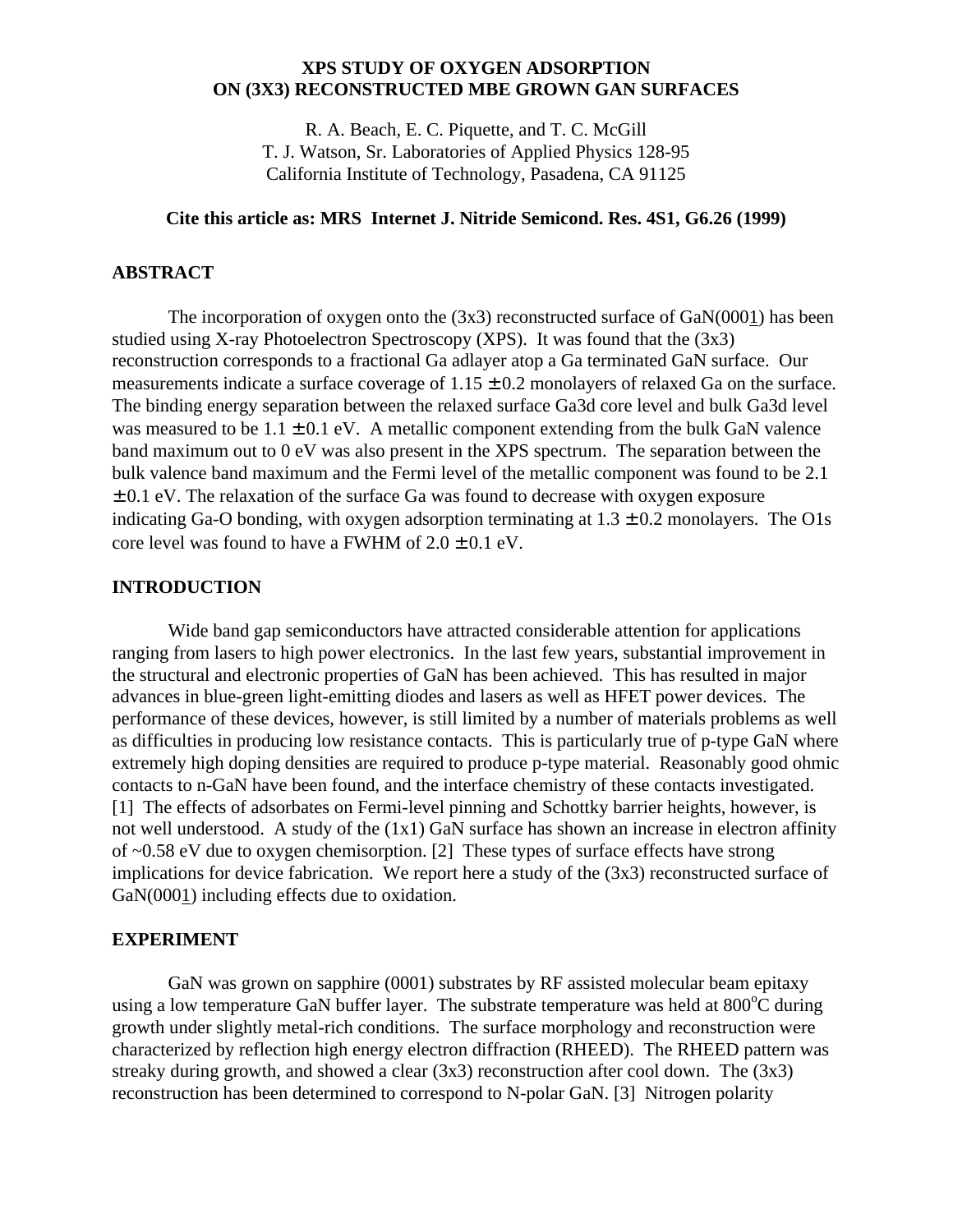

Figure 1: a) XPS spectrum of Ga3d area showing relaxed Ga side peak and corresponding fit. b) Spectra showing metallic Ga3d peak removal by oxygen exposure.

corresponds to a crystal structure in which the bond parallel to the c-axis is from a nitrogen to a gallium atom, and results in a Ga terminated surface having three dangling bonds. The polarity of our sample was confirmed after data acquisition *ex-situ* by etching in molten KOH. [7] After growth, the samples were moved under vacuum to an XPS chamber via a UHV transfer tube. Data was then taken over 4 regions of interest: the Ga3d core level, N1s core level, O1s core level, and the valence band region. Data acquisition was alternated with in-place exposure to  $O<sub>2</sub>$ at room temperature via a leak valve. The sample is in line of sight of a hot filament and the oxygen can therefore be considered excited. Oxygen exposure was measured by monitoring system pressure, and is given in Langmuirs (L), were  $1L=10^{-6}$ Torr s.

### **ANALYSIS**

Several trends were detected in the XPS spectra during oxidation of the (3x3) surface. It was found that the (3x3) reconstruction of the GaN surface results in a second peak on the lower binding energy side of the bulk Ga3d peak in GaN (Fig.1a). The shift to lower binding energy is characteristic of metallic bonding between Ga atoms. This implies that the reconstruction corresponds to a fractional Ga adlayer atop a Ga terminated GaN surface. This is in agreement with a previous in-situ STM study of GaN reconstructions.<sup>[3]</sup> The Ga3d spectrum was fit to determine the relaxed Ga coverage of the surface. Figure 1a shows the results of a fit employing three peaks, one for each state of Ga, and one for the N2s state that lies at ~17 eV. Each Ga peak was fit by two identical spin-orbit split doublets consisting of the sum of a Lorentzian and Gaussian. The splitting was held at .46 eV and the branching ratio was set at .66. A Gaussian was used for the N2s peak. A good fit was obtained over most of the peak area with the largest error occurring on the high binding energy side of the Ga3d peak. This may be due to the asymmetric nature of photoemission from metallic core peaks, or possibly some residual inversion domains within the sample. Reference 2 found growth of a similarly positioned state with oxygen exposure on a (1x1) reconstructed surface of GaN. We, however, did not observe any growth of this state with oxygen exposure, and therefore are hesitant to ascribe it to O-Ga bonding. The effect of this error on determination of surface coverage should be minimal given the small area of the error. From this fit, the ratio of the bulk to metallic Ga3d peak areas was found to be 4.35±0.2. For calculating the surface coverage, we begin by assuming the measured intensity from a given core level of a single layer of atoms m monolayers below the surface  $(I_m)$ can be described by,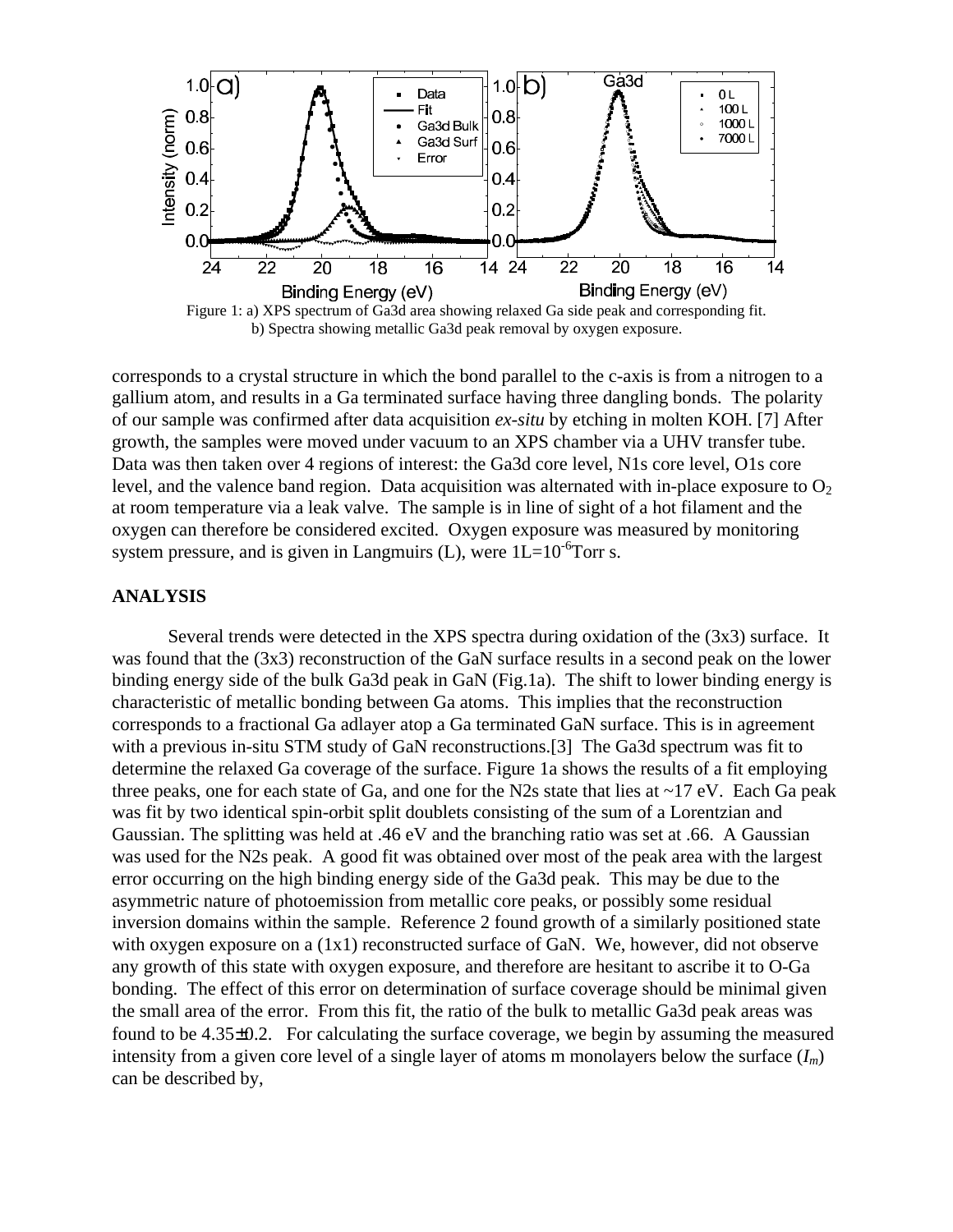$$
I_m = \mathbf{S} e^{\frac{-m}{I(E)\cos a}}
$$
 (1)

where  $\sigma$  is the sensitivity factor for the given material and core level, [8] and *I* is an instrumental scale factor depending on primary beam current, detection efficiency, etc. The inelastic mean free path (IMFP) for electrons with energy E, is denoted by  $\lambda(E)$ , and is expressed in atomic layers. The collection angle measured from the surface normal  $(\alpha)$  was set at 45<sup>°</sup> for this study. We designate  $I_o^{Ga3d} = \mathbf{S}_{Ga3d}I$  as the measured Ga3d peak intensity of a single monolayer of Ga on the surface. The measured intensities of the relaxed surface Ga3d and bulk Ga3d peaks can then be expressed by,

$$
I_s^{Ga3d} = \mathbf{C} I_o^{Ga3d} \tag{2}
$$

$$
I_B^{Ga3d} = I_o^{Ga3d} \left( \sum_m e^{\frac{-m}{I(E)\cos \mathbf{a}}} - \mathbf{C} \right)
$$
 (3)

Here, *c* is the fractional surface coverage of relaxed Ga. By taking the ratio of these intensities, and solving for *c*, an expression for the fraction of relaxed surface Ga can be obtained.

$$
c = \frac{b}{(1+b)} \sum_{m} e^{\frac{-m}{I(E)Cosa}}
$$
(4)

In eqn. 4,  $\boldsymbol{b}$  is the ratio of surface to bulk peak intensities ( $1/4.35$  in our measurements). Although the IMFP for GaN has not been measured, an estimate was obtained from a compilation of previous IMFP measurements. [4] We have used a value of 8.0 monolayers for the IMFP for 1467eV electrons from the Ga3d region, where one monolayer is the distance between Ga planes in the crystal. Using the above values for  $\beta$ ,  $\lambda$ , and  $\alpha$ , eqn. 4 results in 1.15±0.2 monolayers for the calculated surface coverage. This is larger than the expected fractional surface coverage assumed in the above model. Accounting for this excess surface coverage results in a value of  $1.19\pm0.2$  monolayers. Although there is some uncertainty introduced by the lack of a measured IMFP for GaN, it appears safe to conclude that the surface consists of  $\sim$ 1 monolayer of relaxed Ga. The (3x3) reconstruction has been found to consist of Ga

adatoms positioned in three fold coordinated sites above a Ga termination layer. STM images show the Ga adatom positioned just above the valley between three Ga atoms in the termination layer.[3] Although Ga droplets can not be conclusively ruled out, our data indicates that the entire Ga termination layer is relaxed by the addition of this .11 monolayers of Ga adatoms.

The Ga3d metallic peak intensity decreases with oxygen adsorption indicating bonding between the Ga and oxygen. The valence band density of states (VBDOS) spectrum has the shape



Figure 2: XPS spectrum of GaN valence band showing metallic ledge removal by oxidation.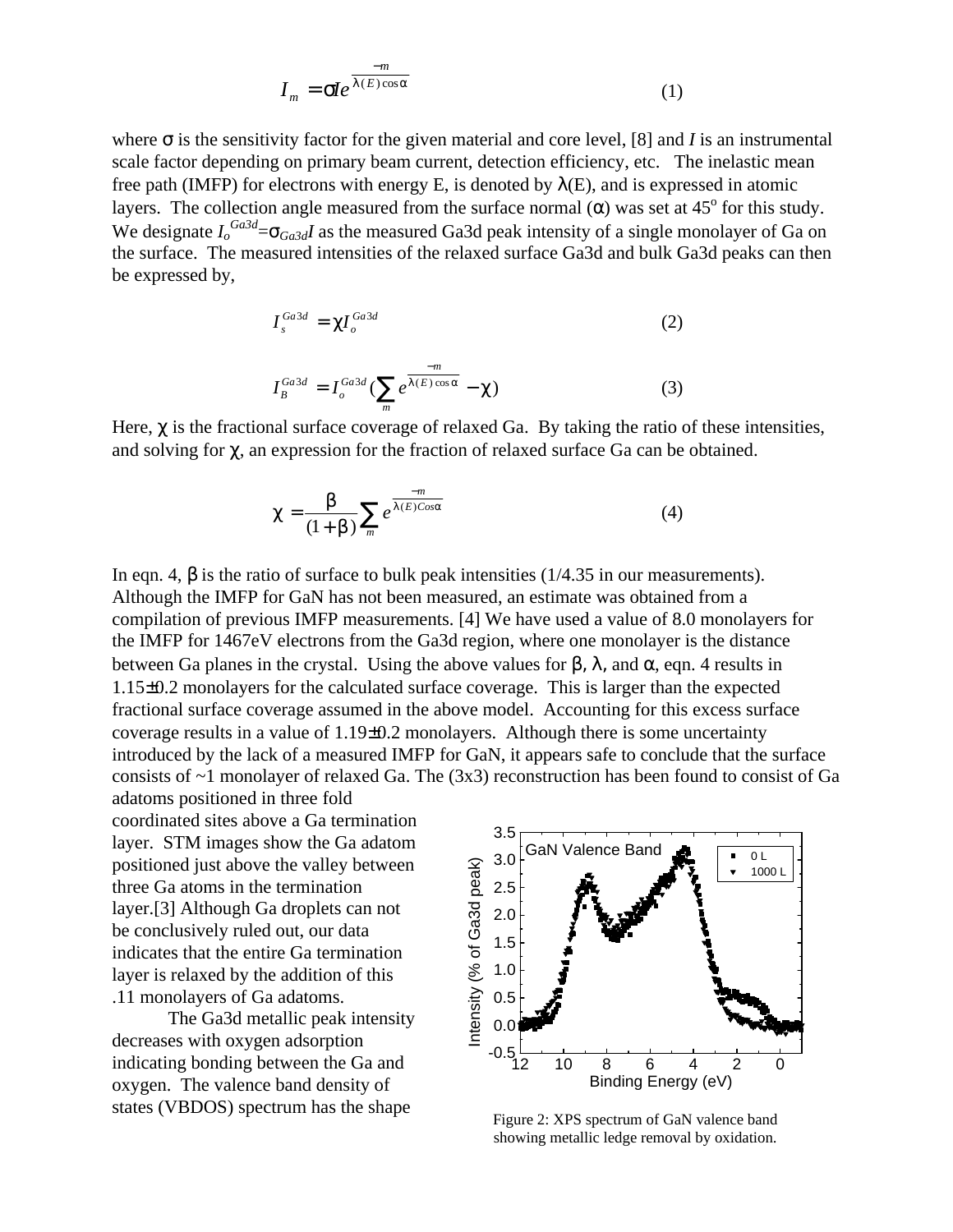

Figure 3: a) XPS spectrums showing oxygen 1s peak growth with oxygen exposure. b) O1s to Ga3d peak area ratio as a function of exposure.

and position of the bulk GaN VBDOS with an additional component extending to 0 eV (Fig.2). The VBDOS metallic component also decreases in intensity as the sample is exposed to  $O<sub>2</sub>$ . This component is therefore associated with the metallic nature of the reconstructed surface. Using a linear extrapolation to estimate the position of the GaN valence band and the half height position of the metallic Fermi edge (E<sub>F</sub>) results in E<sub>F</sub>-VBM = 2.1  $\pm$  0.2eV. This is in agreement with an oxygen adsorption study of the  $(1x1)$  surface by Bermudez [2] in which they measured  $E_F-VBM$  $= 2.4 \pm 0.2$  eV. The O1s/Ga3d peak area ratio was measured as a function of oxygen exposure. The O1s peak position is seen to shift to higher binding energy relative to the GaLMM peak as oxygen exposure increases.(Fig.3a) This may indicate two states closely spaced in energy for oxygen adsorption. The two states may be due to the difference between binding to the Ga termination layer versus binding to the Ga adlayer. The oxidation was found to terminate with an O1s to Ga3d peak area ratio of  $0.43 \pm 0.1$ , corresponding to an oxygen surface coverage of 1.3  $\pm 0.2$  monolayers. This is much too high for simple adatom binding, therefore the Ga termination layer must participate in the oxidation. The saturation oxygen level suggests a single oxygen for each termination layer Ga atom, with additional coverage due to bonding with adatoms. The O1s peak was fit by a Gaussian and was found to have a FWHM of 2.0 ±0.1 eV before deconvolution of the instrumental broadening. This is significantly smaller than the 3.2 eV FWHM measured in [2] for the oxygen adsorption onto  $(1x1)$  GaN surfaces.

## **CONCLUSION**

In summary, we have studied the (3x3) reconstruction of MBE grown GaN using X-ray photoelectron spectroscopy. We have characterized surface binding energy changes, and investigated the surface reaction with oxygen exposure. We have found a Ga3d surface binding energy change of  $1.1 \pm 0.1$  eV and a metallic Ga adlayer Fermi-level to bulk valence band maximum separation of  $2.1 \pm 0.2$  eV. We have observed the removal of surface relaxation by oxygen exposure and interpreted this as bonding of the surface Ga termination layer and adlayer with oxygen. The width of the O1s peak was found to be smaller for the  $(3x3)$  surface than that previously measured for the (1x1) surface.